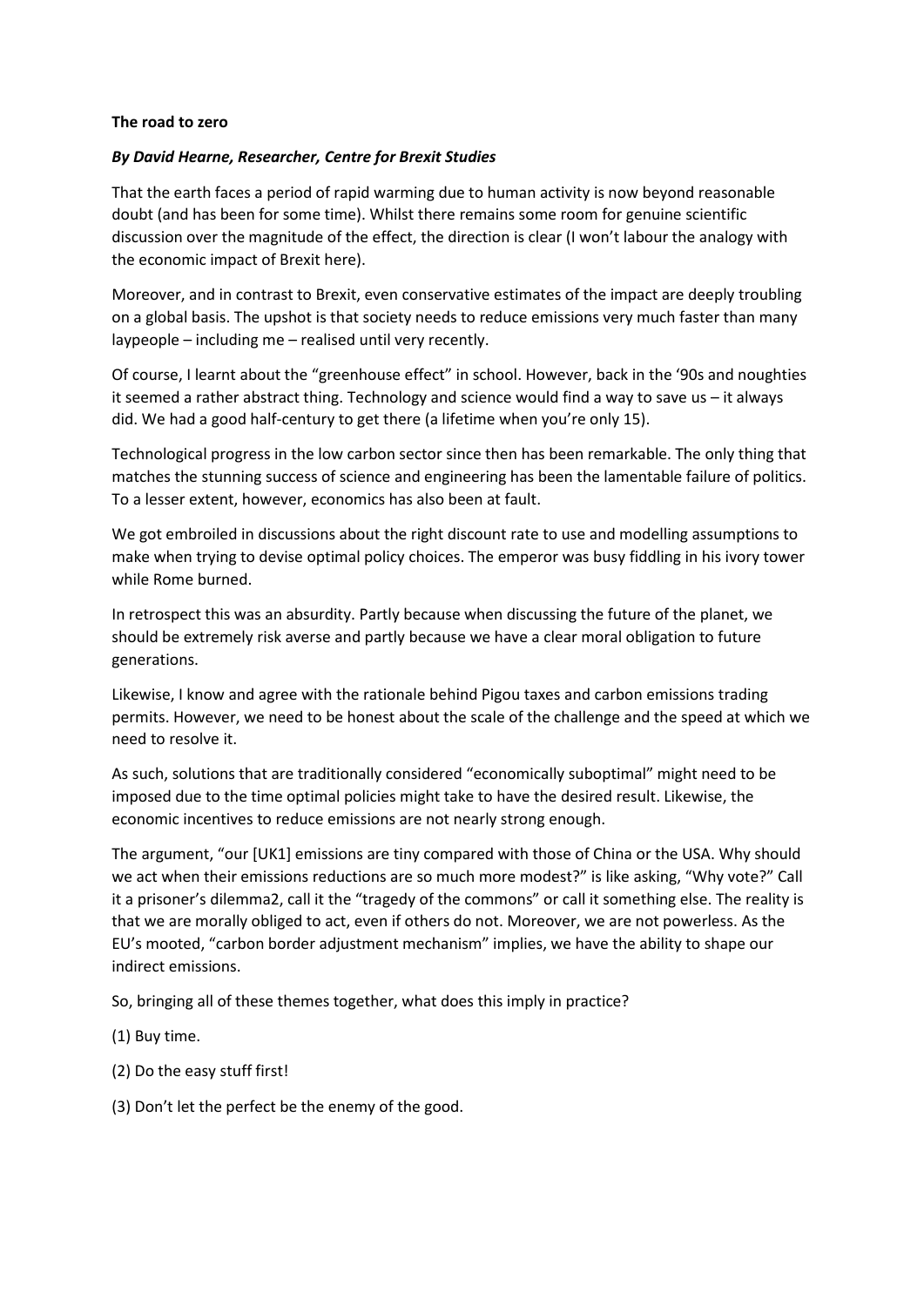With regard to the first, some greenhouse gases are potent but short-lived. Dramatically reducing those expands the window of opportunity. This means tackling our methane output. An easy win here is tackling agricultural emissions, particularly from dairy and red meat.

As someone who loves steak and a glass of red wine, followed up by yummy cheese, this is a sadness to me. However, this is an easy thing to do and has additional health benefits. In the not-too-distant past, red meat was something that could only be afforded on rare occasions when there was something to celebrate. Likewise, much of the human race is lactose intolerant.

So yes, enjoy a leg of lamb at Easter or Eid, enjoy a succulent burger to celebrate graduating and splurge on port and cheese at Christmas. But the weekly kebabs, spag bol and chilli need to become a thing of the past for all of us. Similarly, milk is a great source of calcium for my children, but I'm 35 and so daily milk on cereal is going to end up on growing my belly rather than my bones.

In terms of other "easy stuff", continuing to decarbonise the electricity grid is an easy win. Yes, there are issues around intermittency, but there remains scope to dramatically scale up renewable generation. It's hard to see any future fuel source that doesn't use electricity as an intermediary (whether hydrogen, battery power, domestic heat pumps or anything else).

Also (politically) easy: make carbon taxes palatable by compensating consumers. Specifically, we can impose tax on natural gas but then use the proceeds of the tax to make a lump-sum payment to all property dwellers3. Likewise, we can increase duty on flights, meat and dairy and make lump-sum payments with the proceeds. Alternatively, the money might be hypothecated and used to insulate housing or subsidise alternatives to gas boilers.

Finally, we must not let the perfect be the enemy of the good. Battery-powered electric vehicles are not zero emissions. However, almost every credible study has shown that they do have significantly lower lifetime emissions than their fossil-fuel powered equivalents. Indeed, many of the objections are almost incomprehensible for several reasons.

It is true that at least 40% of properties do not have offroad parking (so charging is a potential problem). Second, some drivers must frequently make extremely long journeys. However, nobody is suggesting transitioning the entire vehicle fleet overnight.

It would be environmentally senseless and economically stupid to send all current cars to the crusher. The reality is that for half of drivers, battery-powered vehicles are currently a viable mode of personal transport. Given that even if all new cars and vans were battery powered it would probably take around seven years for them to make up half of the pool of vehicles, these worries appear bizarre.

In fact, it will take some years to scale-up battery vehicle production and sales, giving ample time to solve these problems for the vast majority of drivers. Moreover, the cost gap is a lot more modest than many realise in large parts of the vehicle market and continues to shrink.

There are legitimate reasons to worry about the sourcing of cobalt in particular, but from a climate perspective, it is clear that battery-powered electric vehicles are less damaging than their fossilfuelled equivalents. Moreover, since much of their lifetime CO2 emissions derive from manufacture, we can cut this by implementing known techniques.

Finally, since (with a low-carbon electricity grid) the marginal emissions of each mile driven are miniscule, we can and should take steps to use vehicles (especially cars) more effectively. In other